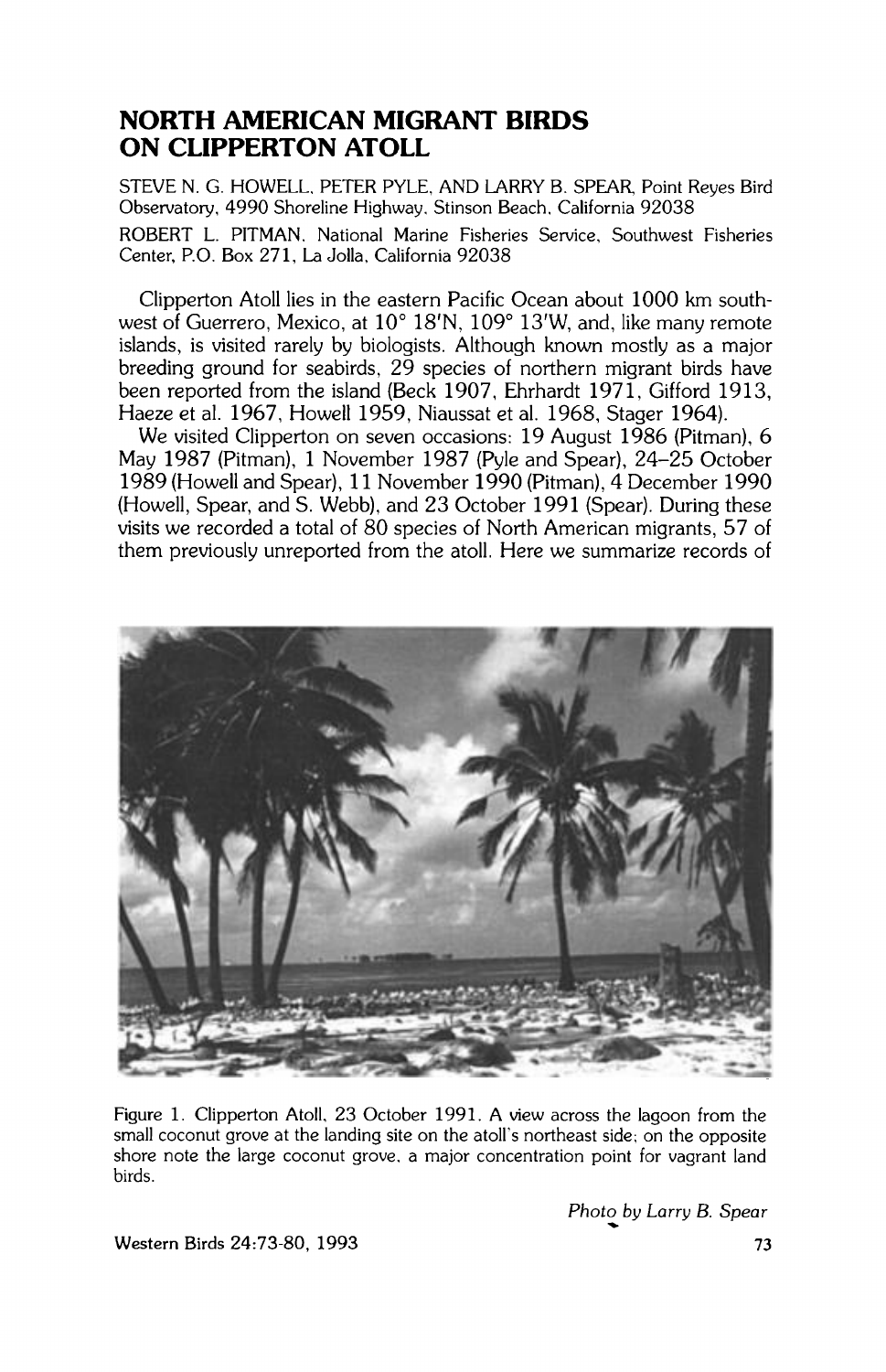**migrant birds from Clipperton, with the exception of pelagic migrants and breeding seabirds. Previously unreported species whose identification we consider problematic are described.** 

**The atoll, approximately 10.5 km in circumference and 50-300 m wide, surrounds astagnant murky lagoon up to 1.5 km in diameter. Most of the land is bare coral rubble except for a few coconut palms (Cocos nucifera), the main groves of which (Figure 1) act as magnets for migrant landbirds. In addition, a few grassy islets in the lagoon and the muddy bay at Clipperton Rock (see map in Stager 1964) concentrate waterbirds. Except in 1991 (when only the north side of the atoll was visited briefly), we were able to**  make observations at all of these points, and walks around the entire island **confirmed that very few migrants occurred away from them. We have**  considerable experience with all species encountered, and identifications **were often facilitated by the birds' being tired and easily approached.** 

**Several of the landbirds in October and November, and all of those in December, were weak and sickly-looking; this, together with the paucity of landbirds in December, suggests that many perish on the island. Some waterbirds, however, in particular herons and ducks, may be able to overwinter or at least survive longer on Clipperton. Common Moorhens have successfully colonized the atoll since 1968, but American Coots, reported as breeding commonly by Stager (1964), now occur in reduced numbers and may no longer nest on Clipperton. Relatively few shorebirds were found in December, suggesting that the majority occurring earlier in the autumn were transients or vagrants.** 

**The following species accounts summarize the occurrence of all North American migrants recorded on Clipperton Atoll. The only other landbird known from Clipperton is the Dark-billed Cuckoo (Coccyzus melacoryphus), an austral migrant from South America (Stager 1964). In the list, lack of reference to other sources indicates a species previously unreported from Clipperton.** 

#### **SPECIES ACCOUNTS**

**American Bittern, Botaurus lentiginosus. Nov 1987, 1.** 

**Least Bittern, Ixobrychus exilis. Aug 1958, 1 female collected (Stager 1964).** 

Great Blue Heron, Ardea herodias. May 1987, 1; Nov 1987, 4; Nov 1990, 1.

**Great Egret, Casmerodius albus. Nov 1987, 1.** 

**Snowy Egret, Egretta thula. Nov 1987, 3.** 

**Cattle Egret, Bubulcus ibis. Aug 1986, 1; May 1987, 2; Nov 1987, 100; Oct 1989, 32; Nov 1990, 25; Dec 1990, 3. Also reported by Haeze et al. (1967) and Niaussat et al. (1968).** 

**Black-crowned Night-Heron, Nycticorax nycticorax. Nov 1987, 1 adult.** 

**Yellow-crowned Night-Heron, N. violaceus. Nov 1987, 1 immature; Nov 1990, 1 first-year; Dec 1990, 1 second-year.** 

White-faced Ibis, Plegadis chihi. Oct 1989, 3; Dec 1990, 1. Identified by reddish **irides and plain slaw gray lores (see Howell and de Montes 1989).**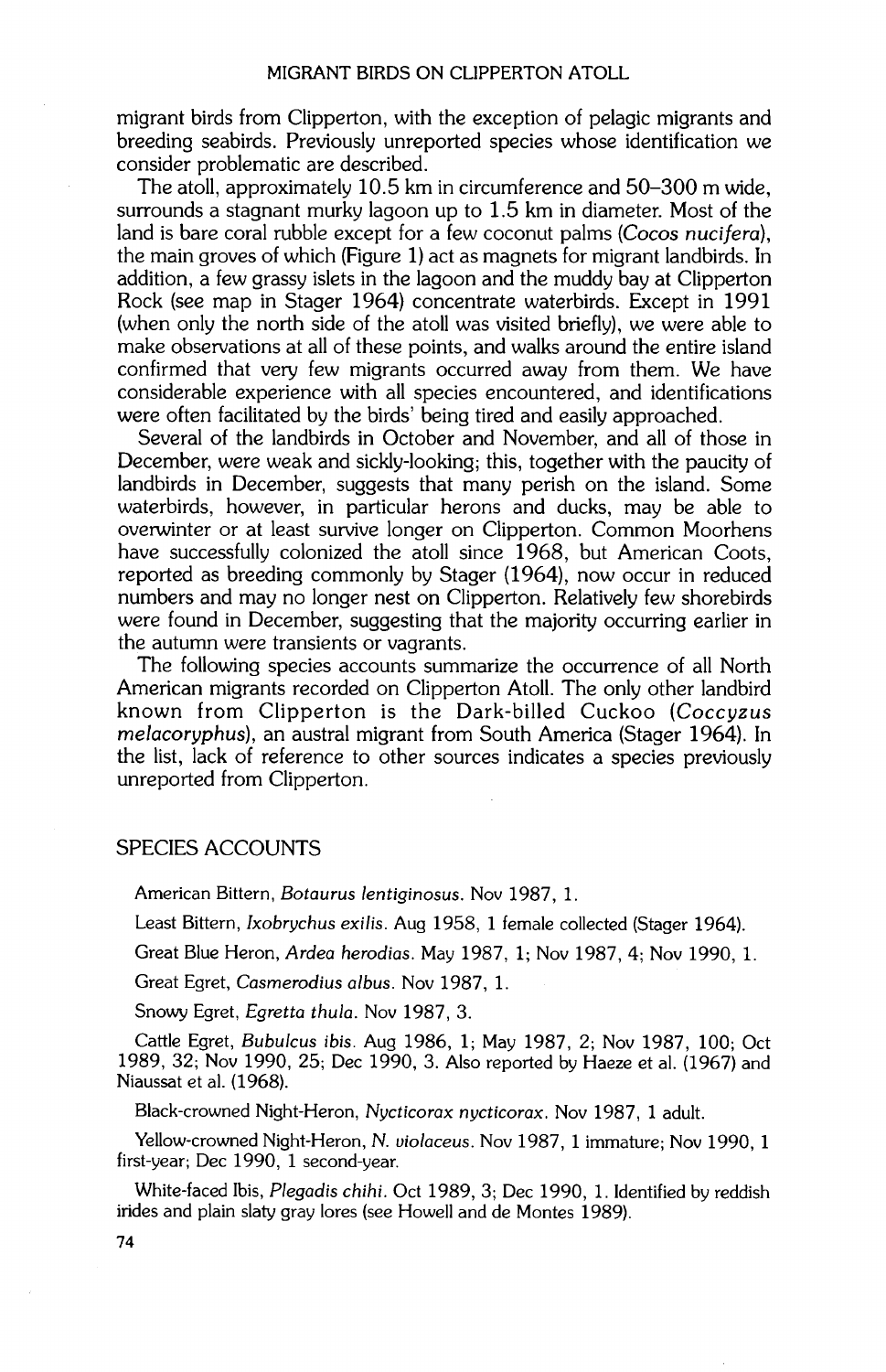**Plegadis sp. Nov 1987.1: Nov 1990, 2. Also reported in Nov 1901 (Beck 1907).** 

**White Ibis, Eudocimus albus. May 1987.1 adult (Figure 2); Nov 1987, 1 adult.** 

**Northern Pintail, Anas acura. Nov 1987.5; Nov 1990, 50; Dec 1990.50. Also Nov 1901 (Beck 1907).** 

**Blue-winged Teal. A. discors. Nov 1987, 16- Nov 1990, 30; Dec 1990, 9. Also Nov 1901 (Beck 1907).** 

**Cinnamon Teal, A. cyanoptera. Dec 1990.1. Carefully compared with accompanying Blue-winged Teal, identified by more spatulare bill, overall warm brown plumage including head and neck. plain face with whitish eye-crescents.** 

**Blue-winged/Cinnamon Teal, A. discors/cyanoptera. Dec 1990.55.** 

**Northern Shoveler. A. clypeata. Nov 1990. 6; Dec 1990, 20. Also Nov 1901 (Beck 1907).** 

**Eurasian Wigeon, A. penelope. Dec 1990, 1. Among 140+ ducks present, Howell and S. Webb found a female Eurasian Wigeon. The bird associated with a male American Wigeon which it resembled in shape and size. The head and neck were grayish chestnut, without a dark eye patch. and did not contrast with the chest. In flight the axillars were seen to be grayish.** 

**American Wigeon, A. americana. Dec 1990, 1 male. Also reported by Beck (1907).** 

**Canvasback, Aythya valisineria. Nov 1901, 1 seen (Beck 1907).** 

**Ring-necked Duck, A. collaris. Dec 1990, 2 females.** 



**Figure 2. Adult White Ibis at Clipperton, 6 May 1987.** 

**Photo by Robert L. Pitman**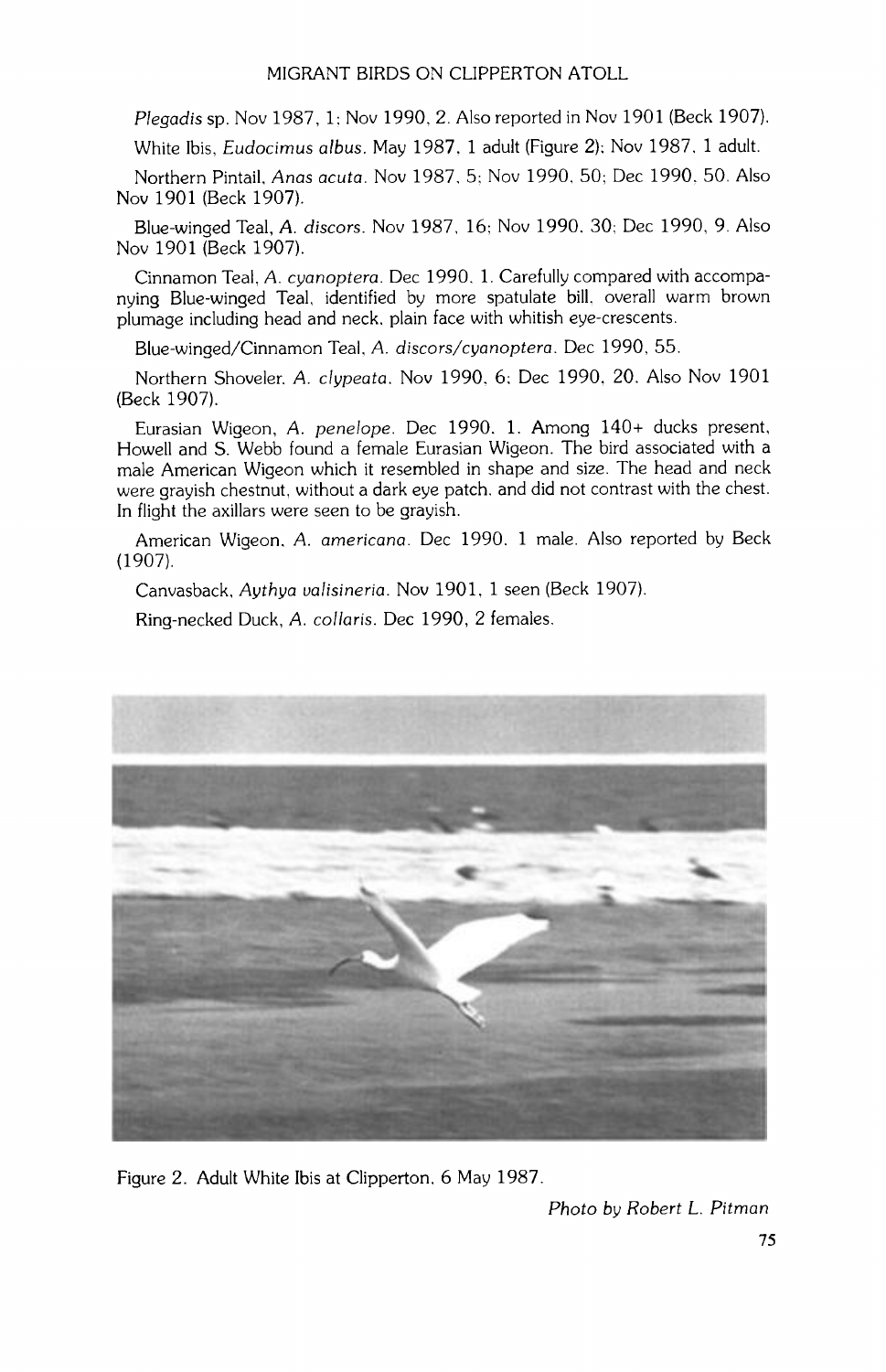**Lesser Scaup, A. affinis. Dec 1990, 2 males, 2 females.** 

**Unidentified scaup, Aythya affinis/marila. Nov 1990, 5.** 

**Osprey, Pandion haliaetus. Nov 1987, 1; Oct 1989, 1; Dec 1990, 1. Also reported by Stager (1964).** 

**Peregrine Falcon, Falco peregrinus. Nov 1987, 1 adult; Dec 1990, 1 juvenile.** 

Virginia Rail, Rallus limicola. Nov 1987, 1.

**Sora, Porzana carolina. Nov 1987, 1; Oct 1989, 1; Dec 1990, 1.** 

**Purple Gallinule, Porphyrula martinica. Oct 1989, 1 immature. Also reported by Haeze et al. (1967).** 

**Common Moorhen, Gallinula chloropus. Aug 1986, 4; May 1987, 30; Nov 1987, 35 including chicks; Oct 1989, 15 including one small chick; Nov 1990, 20; Dec 1990, 40 including 5 or 6 small chicks. A recent and apparently successful colonist.** 

**American Coot, Fulica americana. Nov 1987, 3. Nov 1990, 10; Dec 1990, 2. Uncommon and apparently irregular in recent years, but bred commonly at Clipperton from at least 1958 to 1968 (Stager 1964, Ehrhardt 1971).** 

**Black-bellied Plover, Pluvialis squatarola. Aug 1986, 1; Nov 1987, 1; Nov 1990, 1. Also Nov 1901 (Beck 1907).** 

**Pacific Golden Plover, P. fulva. Nov 1987, 1. Also Aug 1958, 1 collected (Stager 1964).** 

**Unidentified golden plover, P. dominica/fulva. May 1987, 1; Oct 1989, 1.** 

**Semipalmated Plover, Charadrius semipalmatus. Nov 1987, 8; Oct 1989, 4; Nov 1990, 6; Dec 1990, 12.** 

**Killdeer, C. vociferus. Nov 1987, 1; Nov 1990, 1; Dec 1990, 3.** 

**Greater Yellowlegs, Tringa melanoleuca. Nov 1987, 1; Oct 1989, 1. Also reported by Ehrhardt (1971).** 

**Lesser Yellowlegs, T. flavipes. Nov 1987, 1; Oct 1989, 1. Also reported by Ehrhardt (1971).** 

**Solitary Sandpiper, T. solitaria. Nov 1987, 1; Oct 1989, 1.** 

**Wandering Tattler, Heteroscelus incanus. Aug 1986, 30; May 1987, 29; Nov 1987, 100; Oct 1989, 24, Nov 1990, 25; Dec 1990, 1. Also reported by Gifford (1913) and Stager (1964).** 

**Spotted Sandpiper, Actitis macularia. Nov 1987, 1. Also Aug 1958, 1 collected (Stager 1964).** 

**Whimbrel, Nurnenius phaeopus hudsonicus. May 1987, 2; Nov 1987, 4. Also Nov 1901 (Beck 1907).** 

**Ruddy Turnstone, ArenariG interpres. Aug 1986, 1; Nov 1987, 17; Nov 1990, 1. Also Aug 1958, 7 (Stager 1964).** 

**Sanderling, Calidris alba. Nov 1987, 2; Oct 1989, 6.** 

**Western Sandpiper, C. mauri. Nov 1990, 1; Dec 1990, 1.** 

**Least Sandpiper, C. minutilla. Nov 1990, 3; Dec 1990, 4.** 

**Pectoral Sandpiper, C. melanotos. Nov 1987, 2; Oct 1991, 2.** 

**Long-billed Dowitcher, Limnodromus scolopaceus. Nov 1990, 3.**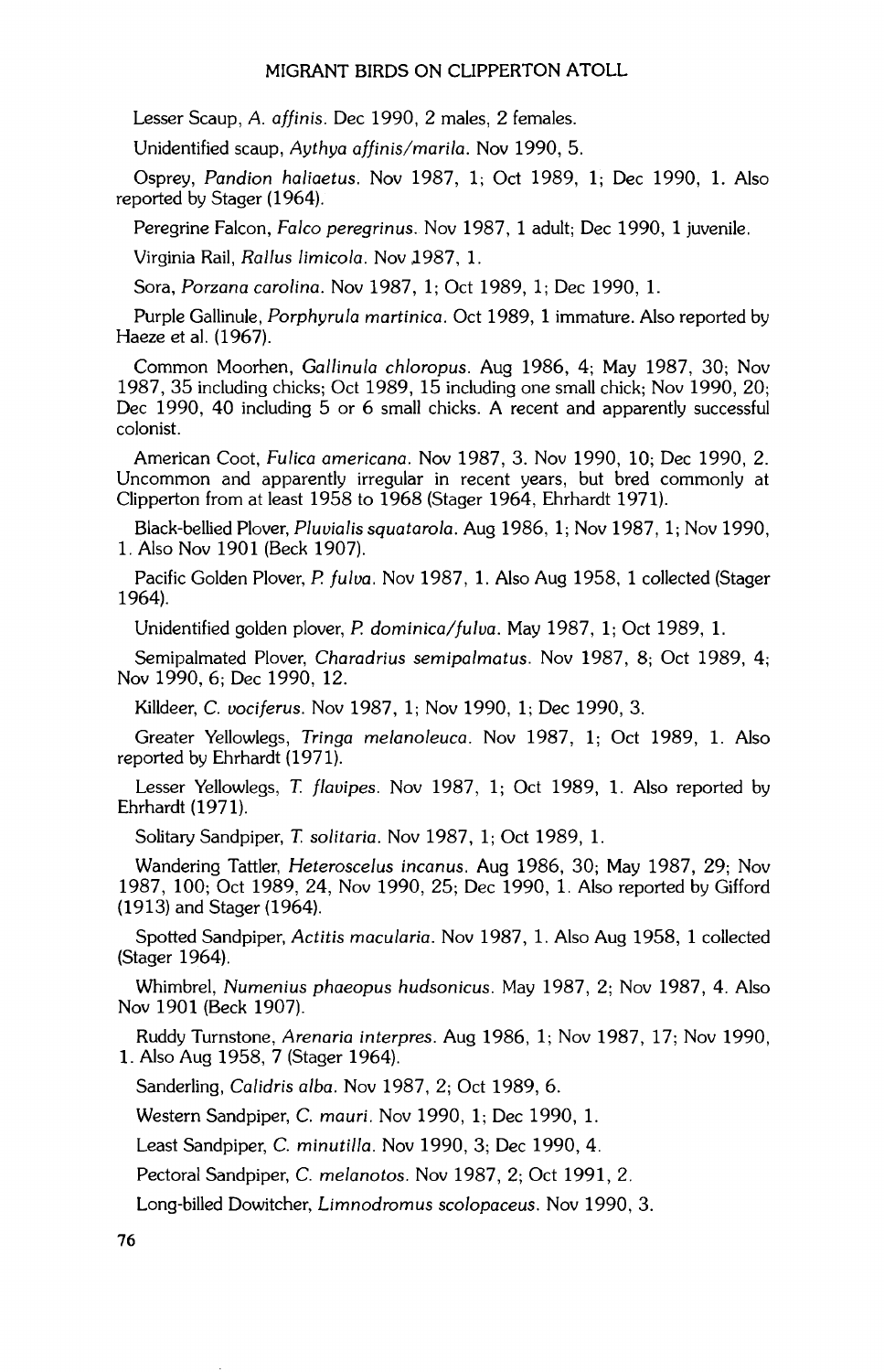**Wilson's Phalarope, Phalaropus tricolor. Aug 1958, 1 collected (Stager 1964).** 

**Red Phalarope, P. fulicaria. Dec 1990, 2.** 

**Laughing Gull, Larus atticilia. May 1987, 23• Oct 1989, 4; Nov 1989, 4; Dec 1990, 2.** 

**Franklin's Gull, L. pipixcan. Nov 1987, 1.** 

Common Tern. Sterna hirundo. Nov 1987. 1.

**Arctic Tern, \$. paradisaea. Nov 1987, 50.** 

**Black Tern, Chlidonias niger. Nov 1987, 1 corpse found. Also Aug 1958, 1 collected (Stager 1964).** 

**Mourning Dove, Zenaida macroura. May 1987, 2.** 

**Yellow-billed Cuckoo, Coccyzus americanus. Reported by Niaussat et al. (1968).** 

Common Nighthawk, Chordeiles minor. May 1987, 1 female. Observed and **photographed at close range, roosting on the coral rubble and in flight (Figure 3).** 

**Belted Kingfisher, Ceryle alcyon. Nov 1987, 2; Oct 1989, 1; Nov 1990, 1; Dec 1990, 1.** 

**Eastern Wood-Pewee, Contopus virens. Nov 1987, 1. Identified by olive-green upperparts; mostly pale underparts (including the median chest) with diffuse dusky streaking on the chest sides; bright, whitish to lemon wingbars and secondary edges; bright orange basal 4/5 (including the sides) of the lower mandible; and the song, a** 



**Figure 3. Female Common Nighthawk at Clipperton, 6 May 1987. In spring the combination of a white wing band and the lack of a white tail bar rules out the Lesser Nighthawk (Chordeiles acutipennis); note also the position of the white wing band.** 

**Photo by Robert L. Pitman**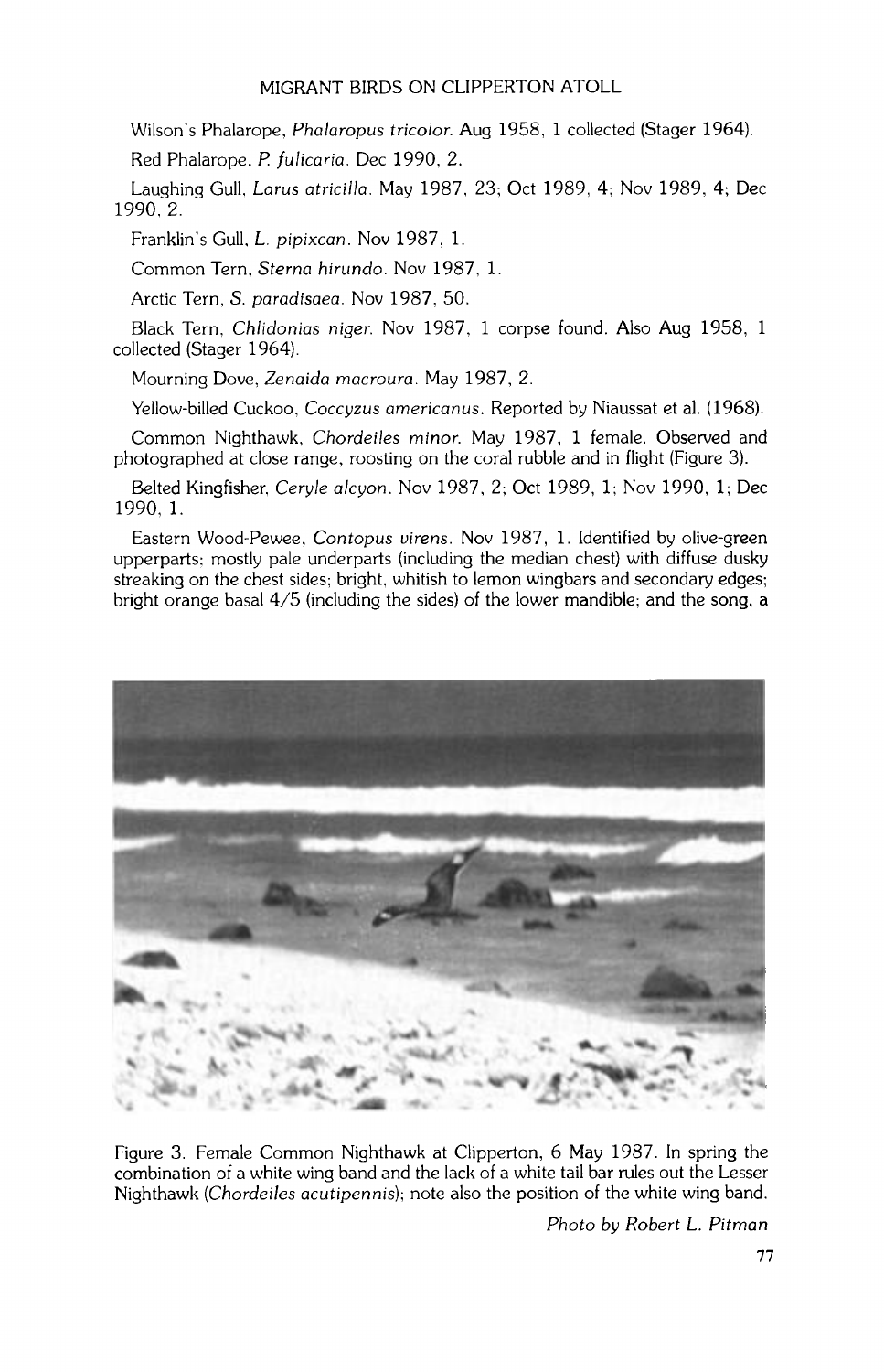**full, clear peeew-weee of 1-2 seconds duration. From extensive experience with both wood-pewees and the problems of their separation, Pyle considered the plumage and song outside the range of Western Wood-Pewee variation.** 

**Unidentified pewee, C. virens/sordidulus. Oct 1989, 1.** 

Empidonax sp. Nov 1987, 1, probably a Yellow-bellied Flycatcher, E. flaviventris.

**Purple Martin, Progne subis. Aug 1986, 15; Nov 1987, 1. Also Aug 1958 (Stager 1964) and 1968 (Ehrhardt 1971).** 

**Progne sp. Nov 1987, 2; Oct 1989, 1. These birds were not Purple Martins and probably were Gray-breasted Martins, P. chalybea.** 

Tree Swallow, Tachycineta bicolor. Dec 1990, 2.

**Bank Swallow, Riparia riparia. Nov 1987, 1; Oct 1989, 3.** 

**Cliff Swallow, Hitundo pyrrhonota. Aug 1986, 1.** 

**Barn Swallow, Hitundo rustlea. Nov 1987, 100; Oct 1989, 2; Nov 1990, 2; Dec 1990, 3; Oct 1991, 100.** 

**Troglodytes sp. Nov 1987, 1, probably a House Wren, T. aedon.** 

**Gray-cheeked Thrush, Catharus minimus. Oct 1989, 2 or 3. These birds were tired and could be observed at close range. Identified by the gray-brown head and upperparts, including upper tail, the inconspicuous narrow whitish eyering that widened slightly behind the eye, and the whitish throat and underparts washed pale buff on the chest and spotted dark brown on the chest and sides of throat.** 

**American Pipit, Anthus rubescens. Nov 1987, 1.** 

Golden-winged Warbler, Vermivora chrysoptera. Nov 1987, 1 male.

**Tennessee Warbler, V. peregrina. Nov 1987, 2. Also Oct 1956, 1 collected (Howell 1959).** 

**Yellow Warbler, Dendroica petechia. Nov 1987, 1. Also Aug 1958, 1 collected (Stager 1964).** 

**Magnolia Warbler, D. magnolia. Nov 1987, 1; Oct 1989, 1.** 

**Black-throated Green Warbler, D. virens. Oct 1991, 1.** 

**Yellow-throated Warbler, D. dominica albilora. Aug 1958, 1 collected (Stager 1964).** 

**Prairie Warbler, D. discolor. Nov 1987, 1.** 

**Palm Warbler, D. palmarum. Nov 1987, 2.** 

Bay-breasted Warbler, *D. castanea.* Oct 1956, 1 collected (Howell 1959).

**Blackpoll Warbler, D. striata. Oct 1989, 1; Nov 1990, 1; Oct 1991, 1.** 

**American Redstart, Setophaga ruticilla. May 1987, 1; Nov 1987, 3; Oct 1989, 1. Also Aug 1958 (Stager 1964).** 

Prothonotary Warbler, Protonotaria citrea. Nov 1987, 1; Oct 1989, 2; Nov 1990, **1.** 

**Ovenbird, Seiurus aurocapillus. Nov 1987, 2; Oct 1989, 1.** 

**Northern Waterthrush, S. noveboracensis. Nov 1987, 3; Nov 1990, 1; Oct 1991, 1.** 

**Connecticut Warbler, Oporornis agilis. Nov 1987, 1, probably an immature**  female. Studied walking under some shrubbery in the main grove. A large Oporornis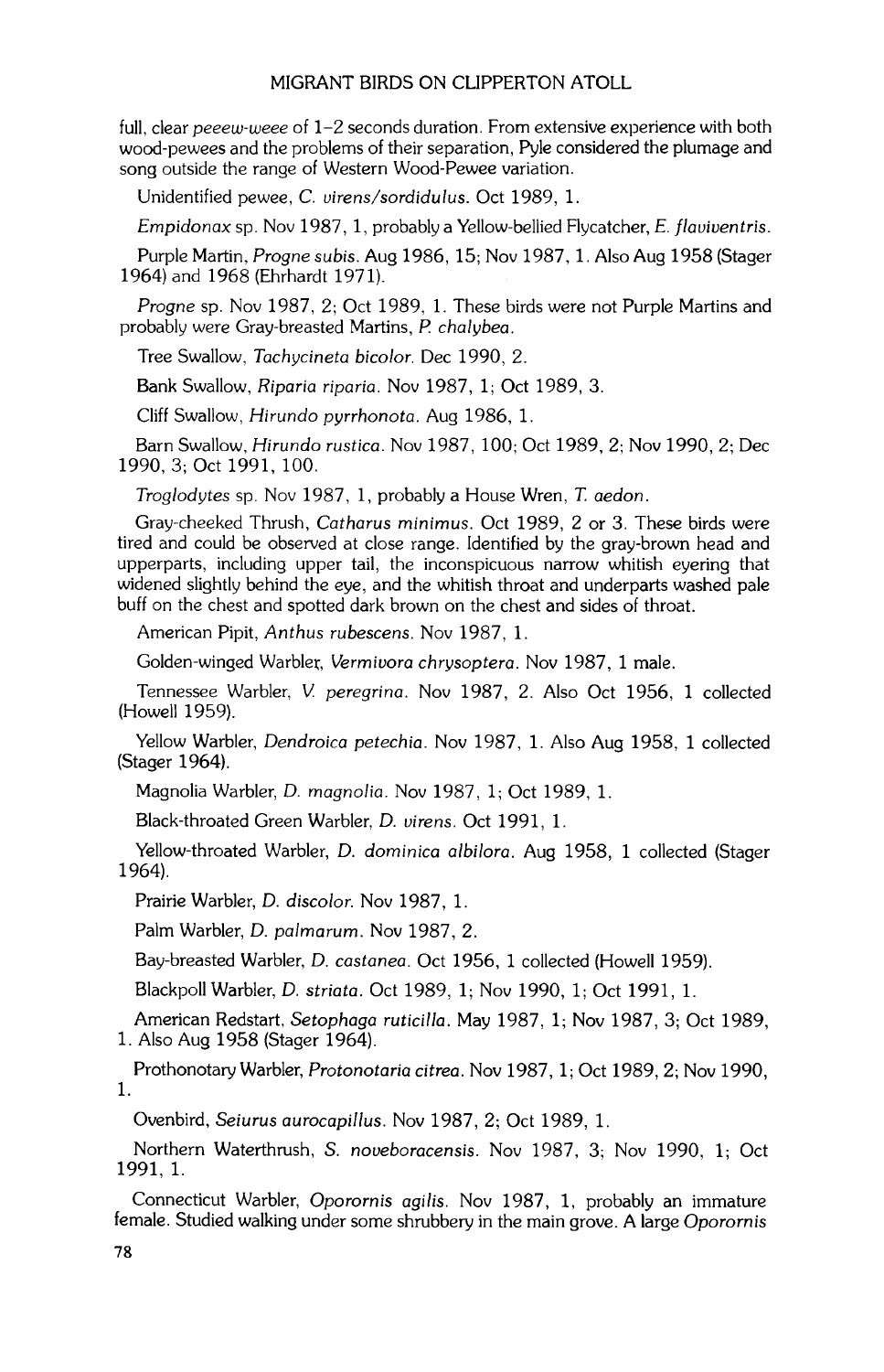**warbler. uniformly dull olive on the back and rather bright yellow on the lower**  underparts. The throat and breast were buffy brown. A full buffy-white evering was present. The legs were bright pink. These characters plus the persistent walking habit **are diagnostic of Connecticut among the Oporornis warblers (Pyle and Henderson 1990).** 

**Common Yellowthroat, Geothlypis trichas. Nov 1987, 1.** 

Canada Warbler, Wilsonia canadensis. Nov 1987, 1.

**Summer Tanager, Piranga rubra. Nov 1987, 3; Oct 1989, 1. Also Oct 1956, 1 collected (Howell 1959).** 

**Scarlet Tanager. Piranga olivacea. Oct 1991, 1 immature male (Figure 4).** 

**Piranga sp. Nov 1990, 1, probably a Summer Tanager.** 

**Bobolink, Dolichonyx oryzivorus. Nov 1987, 3: Oct 1989, 6: Dec 1990, 2.** 

**Icterus sp. Nov 1987, 1, probably a Northern Oriole, I. galbula.** 



**Figure 4. Immature male Scarlet Tanager at Clipperton, 23 October 1991. Photo by Larry B. Spear**